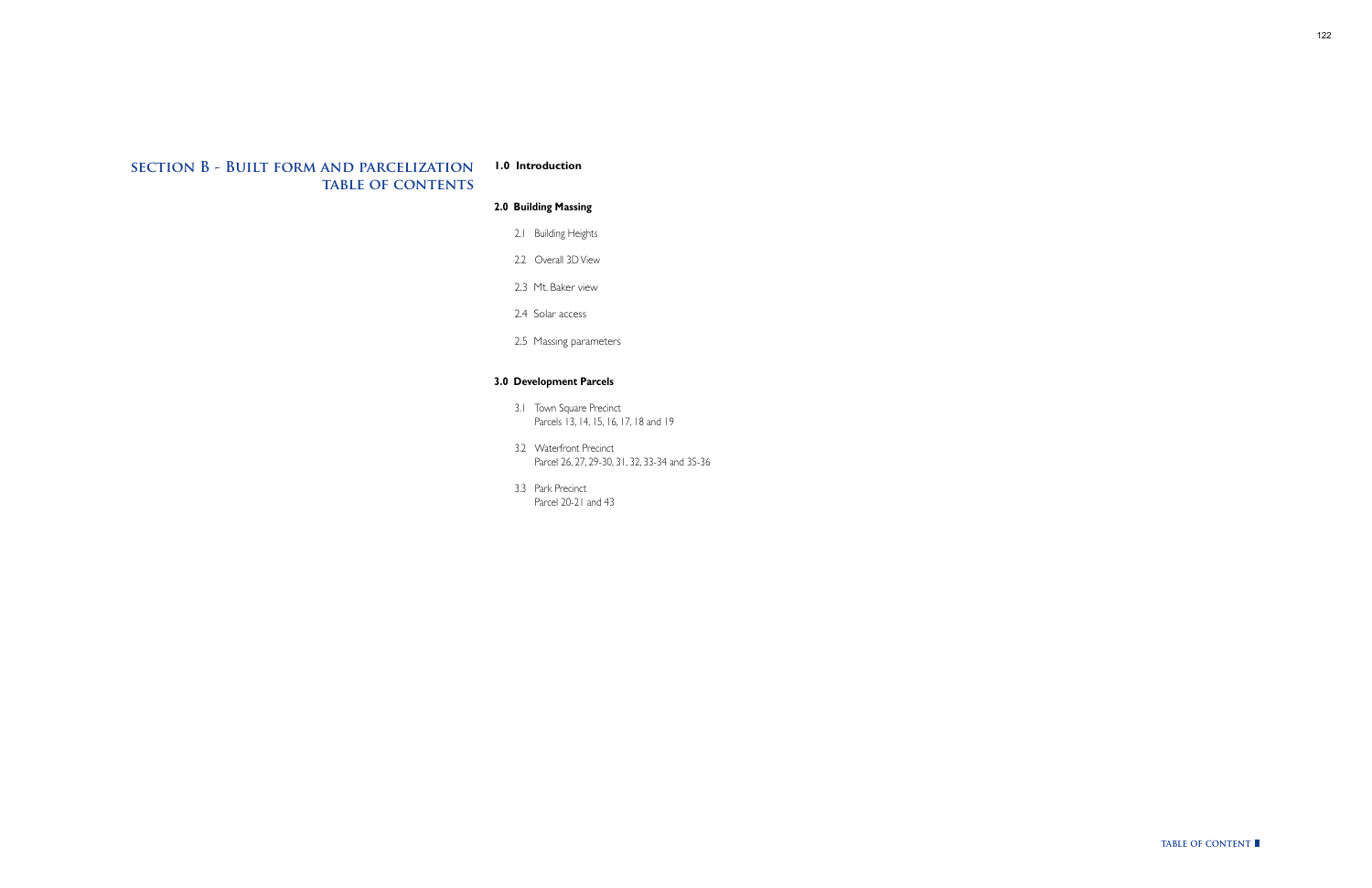Phase 1 Public Realm Plan

## **1.0 introduction**